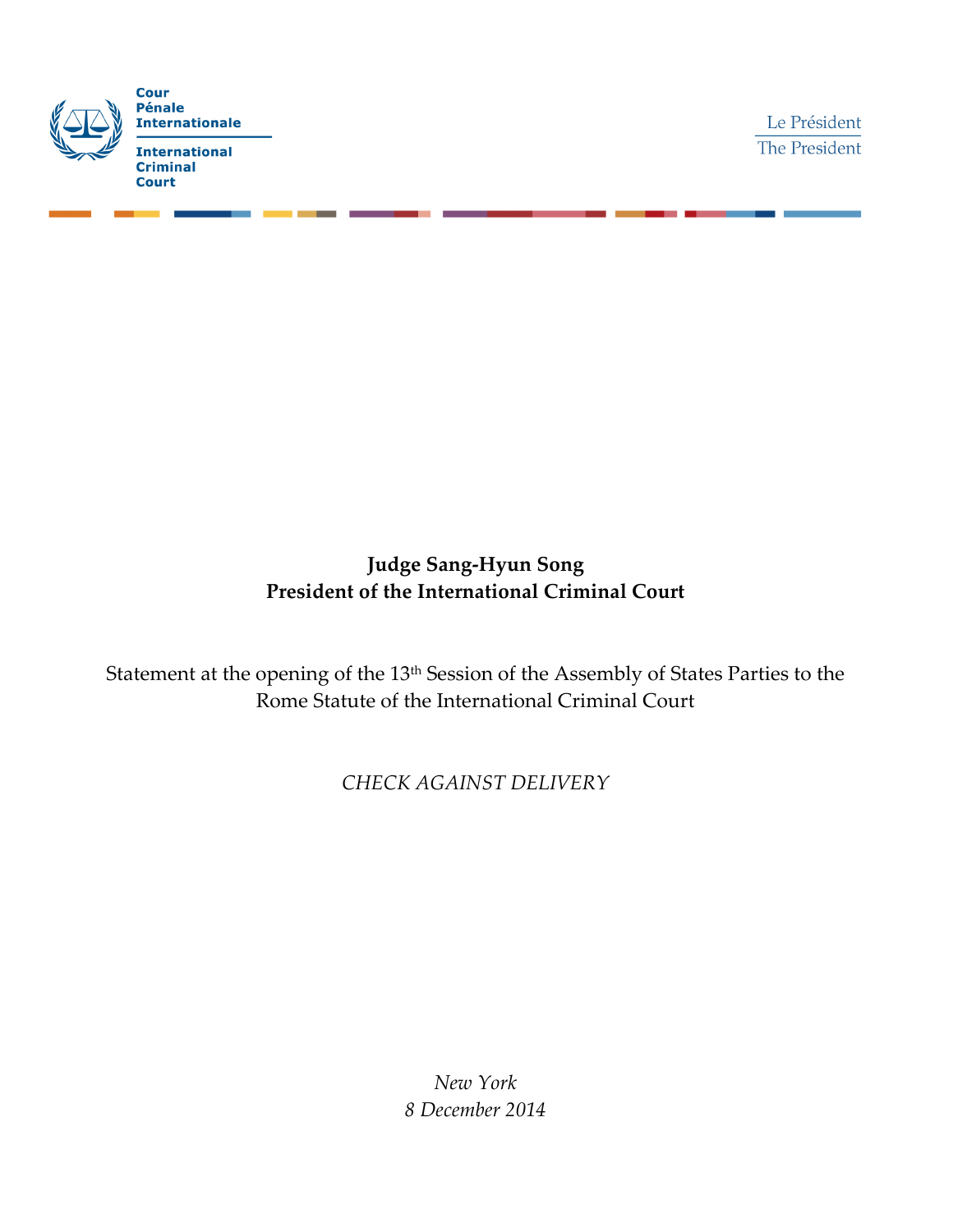Your Excellency, Mr President of the Assembly of States Parties, Your Excellency, Madam President Samba-Panza of the Central African Republic, Honourable Ministers, Excellencies, Distinguished Delegates, Ladies and Gentlemen

Mr President, on behalf of the elected officials and staff of the International Criminal Court I would like to express our warmest congratulations on your election today. With your strong record in the fields of law, human rights and government, you are ideally placed to lead this Assembly in its vital work.

I would also like to extend our very warm thanks to the outgoing President, Tiina Intelmann. She has led the work of the Assembly with great commitment and distinction during a period that presented many challenges. We are deeply grateful for all that you have done.

Madam President Samba-Panza, we are also extremely grateful for your presence here today. Resolving the challenges you face in the Central African Republic is truly critical for the future of your country, and the ICC will do all that it can to assist you.

2014 has been a busy year for the ICC. Mr Germain Katanga was convicted on charges of war crimes and crimes against humanity in connection with the 2003 attack on the village of Bogoro in the Democratic Republic of the Congo. The conviction and sentence became final on his decision not to appeal. The earlier conviction and sentencing of Mr Thomas Lubanga Dyilo for the war crimes of enlisting and conscripting children under the age of 15 and using them to participate actively in hostilities was confirmed on appeal.

Trial proceedings continued in other cases, and four confirmation of charges proceedings will have been completed by the end of this year. As a consequence, there will be a significant number of new trials in 2015.

Meanwhile the Prosecutor has withdrawn charges in one case, and another is currently suspended pending execution of an arrest warrant.

Next year will be a time of changes at the Court, as the last of the judges elected in 2003 and 2006 will leave, and - we hope - seven new judges will arrive to bring the Judiciary to full strength. Let me stress once again that the ICC needs judges of the highest quality, with ample professional experience and sound health. In addition, given the heavy casework which will face the Judiciary next year, it will be very important that the newly-elected judges are immediately available to take up full-time service.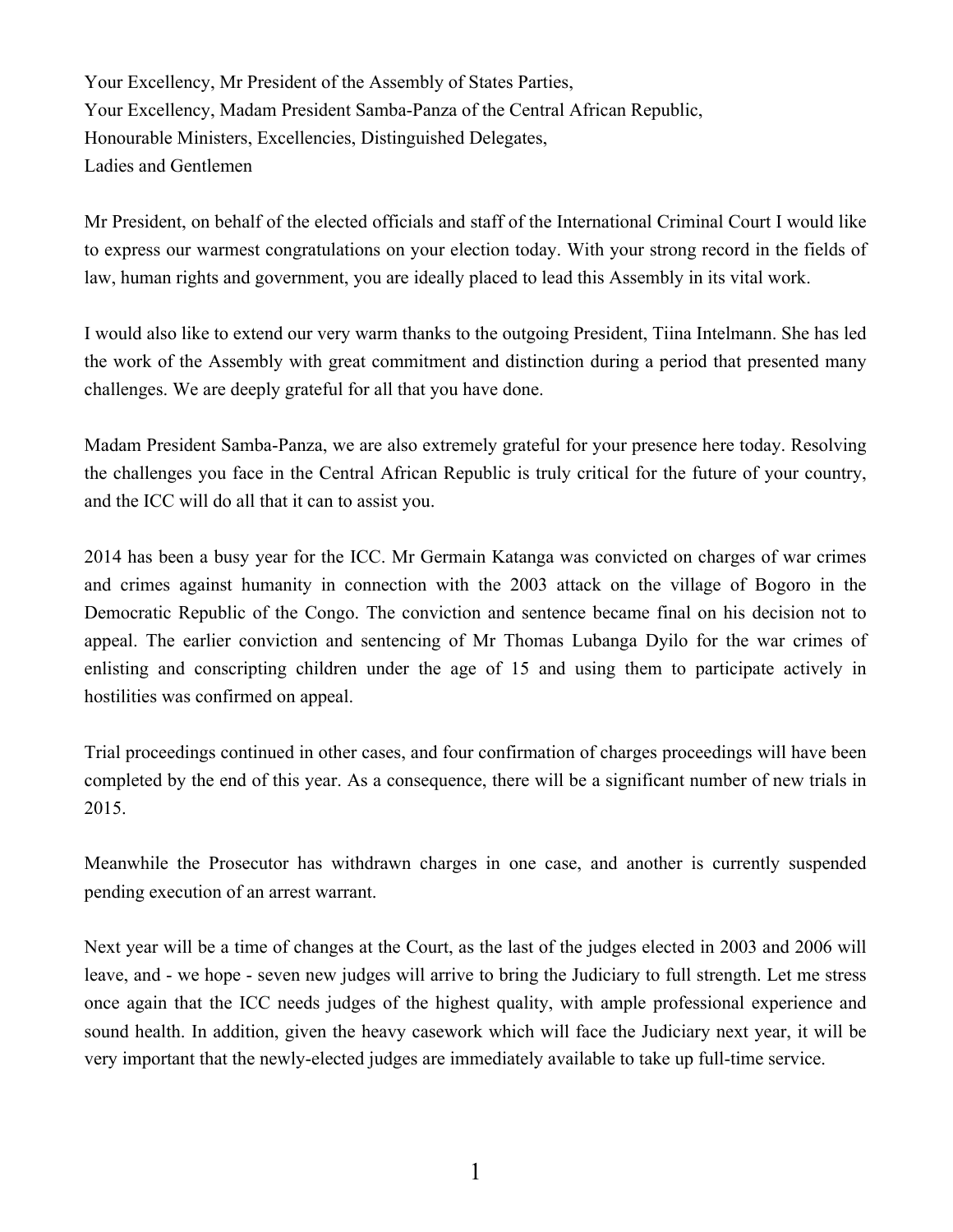Over the next few days you will elect six judges. I would urge you, however, also to prepare for the earliest possible election of the seventh judge who will replace the judge-elect from the Philippines who resigned from her position as earlier this year for health reasons. It is important that this seventh judge be elected in time to be sworn in with the rest of the new judges in March 2015 if we are to avoid potential delays in proceedings caused by lack of a full complement of judges.

As for my fellow judges who will be leaving in March, I would like to take this opportunity to thank them, and indeed all the judges of the Court, for their significant contributions to the jurisprudence and practice of the Court. I would also like to pay tribute to our colleague and friend Judge Hans-Peter Kaul, who sadly passed away during the summer. As one of the veterans of the ICC, his personal contribution will be always remembered.

As a new institution which initially existed only on paper, it took time to establish the ICC and its core staff, begin the first investigations and process the first cases. With last week's final appeal decision in the *Lubanga* case, the Court has completed its first full judicial cycle, though work continues on reparations for victims in the case.

For the last few years there has been a strong sense within in the ICC of the need to learn lessons from our experience so far, and to draw on these to improve the quality, efficiency and timeliness of our proceedings.

This can be seen from the implementation of the revised strategy of the Office of the Prosecutor, and the Registrar's *ReVision* project to improve the structure, operations and efficiency of the Registry, which are both leading to important changes. And it is equally present in the continuing "lessons learned" work of the judges, which has focussed this year on practical ways of improving the efficiency of the transition of cases from pre-trial to trial.

Another element of the judicial lessons learned process this year has been the judges' proposal for some amendments to the Rules of Procedure and Evidence. These are important both for the timely progress of proceedings and in terms of efficient use of the Court's resources, and we very much hope that the Assembly will be able to adopt them. Meanwhile we are starting to work on issues relating to the participation of victims, which will be one of our main projects next year.

All the organs of the ICC need to press on with the search for further improvement. In today's world no organisation can afford to stand still. With the ICC's operational focus driven by events in the outside world, and with its fundamental dependence on the cooperation of States, including over its resources, the Court must engage in a continuing process of internal re-examination. In doing so, we can also draw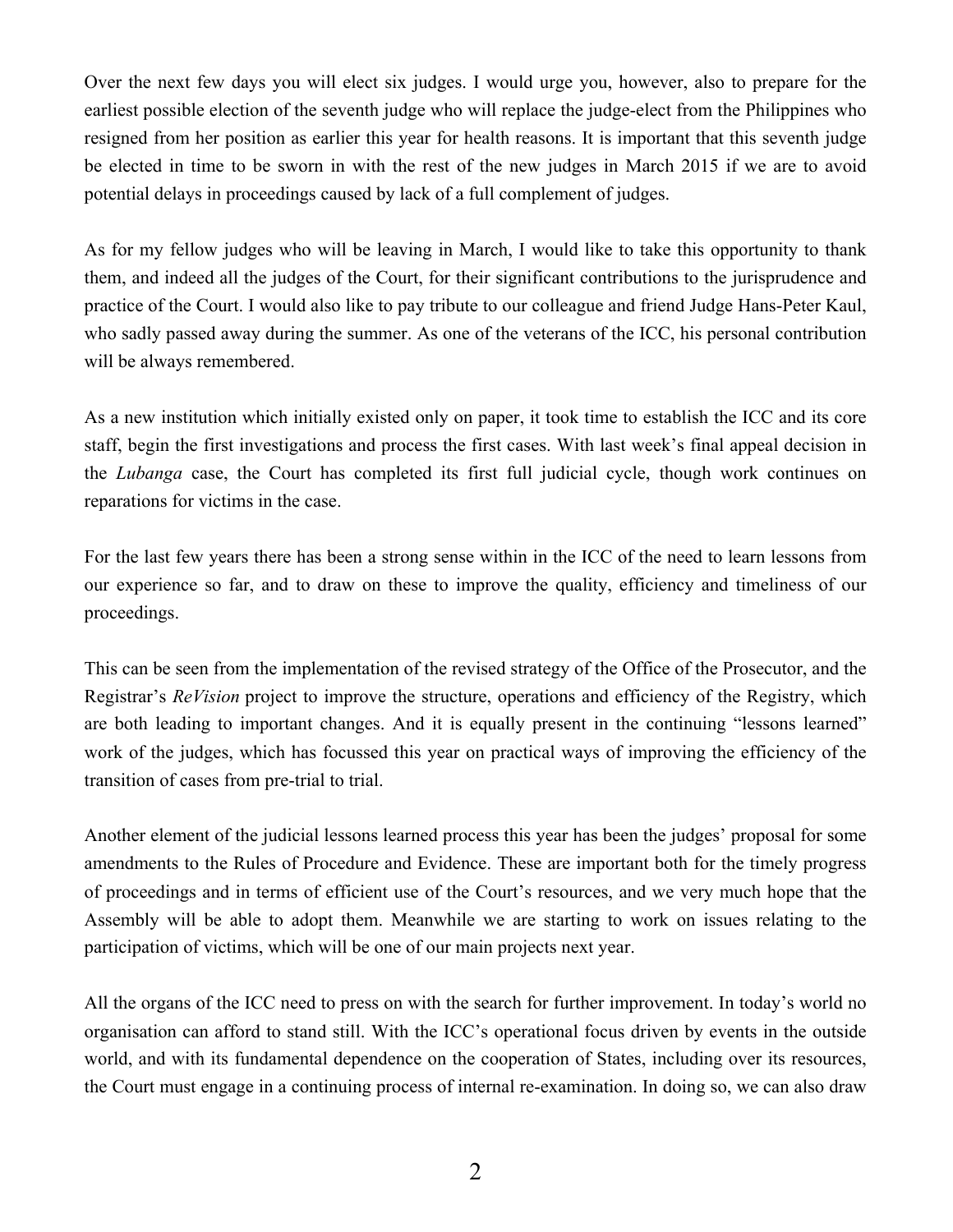on the experience of other international judicial institutions, and to this end we hosted this year a developed practices workshop in cooperation with *ad hoc* tribunals and courts.

Speaking of resources, the ICC's draft 2015 budget is before you for decision. It necessarily reflects the substantial increase in investigations and case activity expected next year. The draft budget has been the subject of intensive and, I believe, constructive discussions, first in the Committee on Budget and Finance and subsequently with States Parties in The Hague Working Group. During this process significant savings have been recommended. The Court considers that, taken as a whole, the package now before you will still enable us to discharge our mandate adequately next year, though within very tight resources. It is therefore my sincere hope that it will be possible for States Parties to reach consensus on this basis.

Mr President,

64 years ago, I was a terrified little boy amidst a brutal war. I witnessed all its horrors. To find food for my family, I walked for hours on streets lined with corpses. I hid from bombs falling from the sky.

Many of the nations represented in this hall, and some of you personally, have likewise experienced traumatic events that scar societies for decades, even centuries.

The community of States has worked hard to find common ground on which to build a peaceful world. International law plays an essential part in that process. The ICC and the Rome Statute represent the historic culmination of efforts to outlaw the worst crimes of international concern, and to deter them through effective prosecution.

Today, in a fast-changing world facing new challenges, it is more important than ever that States preserve what they have achieved. Hold on to what you have created, and build on it.

As one of the first judges to arrive at the ICC, and one of those shortly due to leave, I continue to be struck by how far we have come since Rome. We have witnessed the vision of a system of international criminal justice taking practical shape. Yes, it remains incomplete. Yes, it is imperfect. Yes, we still have much to learn. But there is a concrete structure now in place, with an active court at its centre and an intricate web of international cooperation supporting it.

We all know the challenges ahead.

We need to continue the current efforts to improve the quality and efficiency of our work.